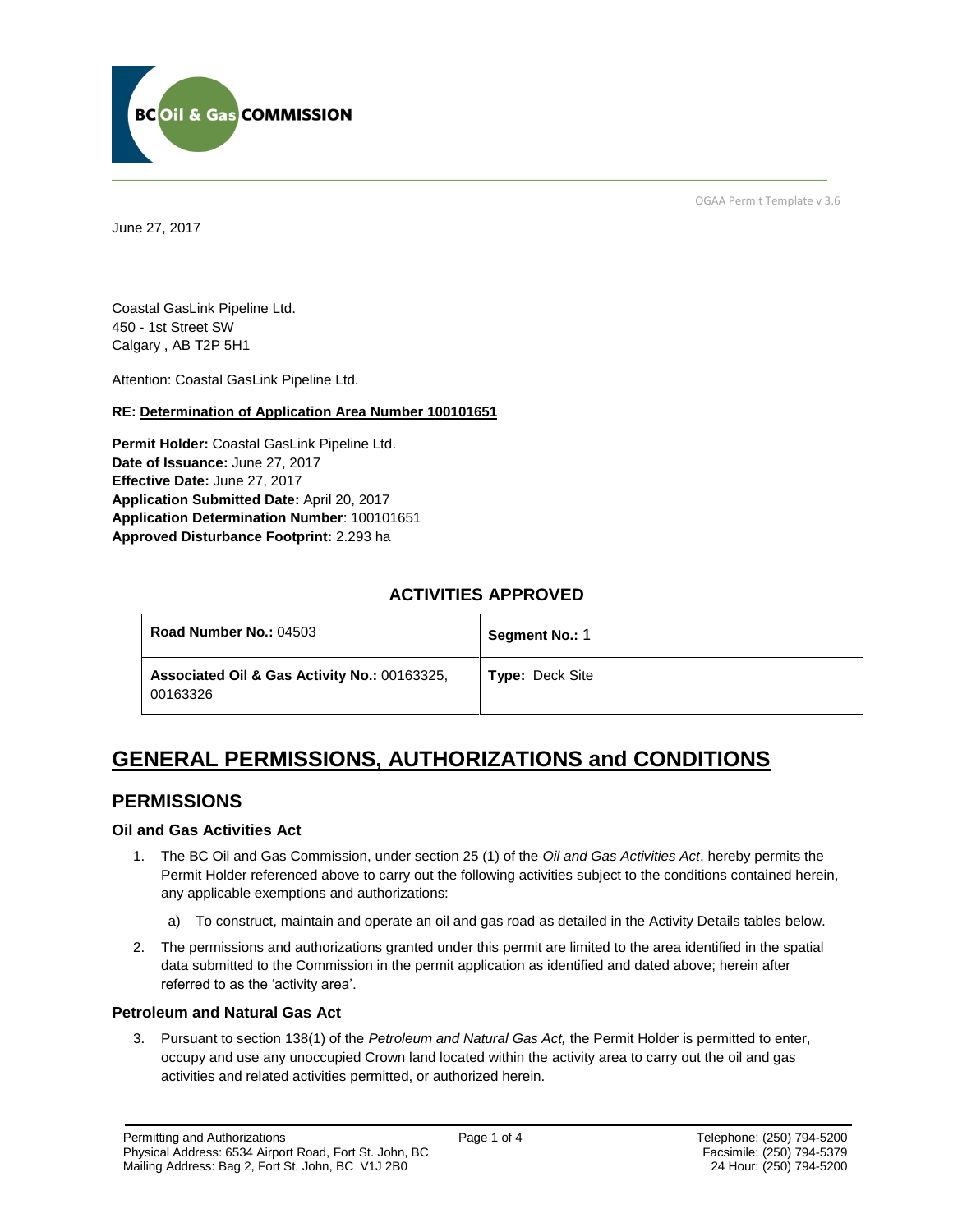Application Determination number: 100101651 Date Issued: April 20, 2017

- a) The permission to occupy and use Crown land does not entitle the Permit Holder to exclusive possession of the area.
- b) The total disturbance within the activity area must not exceed the total approved disturbance footprint as referenced above.

## **AUTHORIZATIONS**

#### **Forest Act**

4. The Commission, pursuant to section 47.4 of the *Forest Act*, hereby authorizes the removal of Crown timber from the activity area under the cutting permits associated with the Master Licence(s) as follows:

> **[Master Licence to Cut No.:](#page-0-0)** M02340 **[Cutting Permit No.:](#page-0-0)** 38 **[Timber Mark No.:](#page-0-0)** MTC096 **[Total New Cut:](#page-0-0)** 2.280 **[Forest District](https://ams-crd.bcogc.ca/crd/)**: (DPC) Peace Natural Resource District **Region:** Interior

5. The cutting permits are deemed spent upon the submission of the post-construction plan or upon either the cancellation or expiry of the activities authorized under the permit.

## **CONDITIONS**

#### **Notification**

- 6. Within 60 days of the completion of construction activities under this permit, the Permit Holder must submit to the Commission a post-construction plan as a shapefile and PDF plan accurately identifying the location of the total area actually disturbed under this permit. The shapefile and plan must be submitted via eSubmission.
- 7. The permit holder must notify the Saulteau First Nations Lands Department office two (2) working days prior to commencement. Notification will be sent to Fernie Garbitt at [fgarbitt@saulteau.com.](mailto:fgarbitt@saulteau.com)

#### **General**

- 8. The rights granted by this permit in relation to unoccupied Crown land are subject to all subsisting grants to or rights of any person made or acquired under the *Coal Act, Forest Act, Land Act, Mineral Tenure Act, Petroleum and Natural Gas Act, Range Act, Water Sustainability Act* or *Wildlife Act*, or any extension or renewal of the same.
- 9. The Permit Holder must not assign, sublicense or permit any person to use or occupy any Crown land within the activity area, other than its employees, contractors or representatives, without the Commission's written consent.
- 10. The Permit Holder must ensure that any Crown land within the activity area is maintained in a condition so as to minimize hazards, including but not limited to hazards associated with storage of materials and equipment.
- 11. The Permit Holder must ensure that any Crown land within the activity area is maintained free of garbage, debris and unused equipment.

#### **Environmental**

- 12. Construction activities must not result in rutting, compaction or erosion of soils that cannot be reasonably rehabilitated to similar levels of soil productivity that existed on the operating area prior to the construction activities taking place.
- 13. Any temporary access must be constructed and maintained in a manner that provides for proper surface drainage, prevents pooling on the surface, and maintains slope integrity.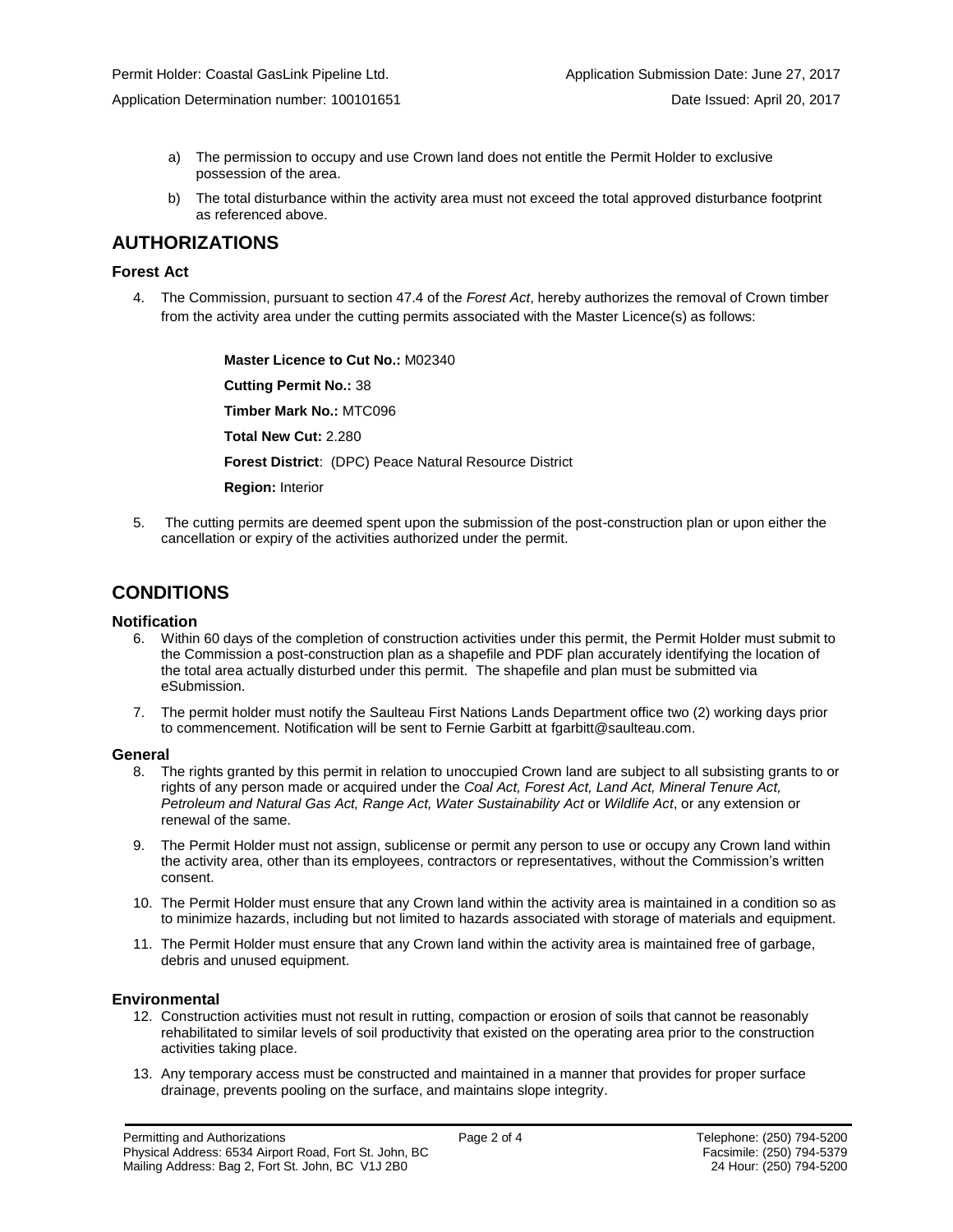Application Determination number: 100101651 Date Issued: April 20, 2017

#### **Clearing**

- 14. The Permit Holder is permitted to fell any trees located on Crown land within 1.5 tree lengths of the activity area that are considered to be a safety hazard according to *Workers Compensation Act* regulations and must be felled in order to eliminate the hazard. Trees or portions of these trees that can be accessed from the activity area without causing damage to standing timber may be harvested.
- 15. The holder of the cutting permit must pay to the government, stumpage and any waste billing determined in accordance with the terms of this authorization.
- 16. The authorized cutting permit does not grant the Permit Holder the exclusive right to harvest Crown timber from the activity area. Authority to harvest some or all of the timber may be granted to other persons. The Permit Holder's right to harvest timber applies to any timber found on the site at the time they undertake harvesting activities.
- 17. All harvested Crown Timber must be marked with the cutting permit's associated Timber Mark.
- 18. Stumpage for Cutting Permit No.38 will be calculated in accordance with the Interior Appraisal Manual as amended from time to time.
- 19. Any waste assessments applied under the Master Licence to Cut are subject to the merchantability specifications and monetary waste billing requirements in the Provincial Logging Residue and Waste Manual specific to the region associated with the Cutting Permit authorization.

#### **Archaeology**

20. An AIA report must be submitted to the Commission as soon as practicable.

- 21. If artifacts, features, materials or things protected under section 13(2) of the Heritage Conservation Act are identified the permit holder must, unless the permit holder holds a permit under section 12 of the Heritage Conservation Act issued by the Commission in respect of that artifact, feature, material or thing:
	- a) immediately cease all work in the vicinity of the artifacts, features, materials or things;
	- b) immediately notify the Commission and the Archaeology Branch of the Ministry of Forests, Lands and Natural Resource Operations
	- c) refrain from resuming work in the vicinity of the artifacts, features, materials or things except in accordance with an appropriate mitigation plan that has been prepared in accordance with the Heritage Conservation Act and approved by the Archaeology Branch of the Ministry of Forests, Lands and Natural Resource Operations.

## **ACTIVITY SPECIFIC DETAILS PERMISSIONS, and CONDITIONS**

## **ROAD**

#### **Land Area Number:** 100003938

**Road Number:** 0450+3 **Road Type:** Long-Term - All-Weather

### **ACTIVITY DETAILS**

| <b>Seg No.: 1</b> | From: N 6172696.654 E 618442.286 To: N 6172124.724 E 618538.335 |
|-------------------|-----------------------------------------------------------------|

*All permissions for this activity are subject to the following conditions:*

#### **Road Conditions**

22. The Permit Holder will immediately effect, and keep in force insurance of an amount not less than \$1,000,000 protecting the Province, the Commission and the Permit Holder (without any rights of cross-claim or subrogation) against claims for personal injury, death, property damage, or third party liability claims arising from any accident or occurrence on the activity area.